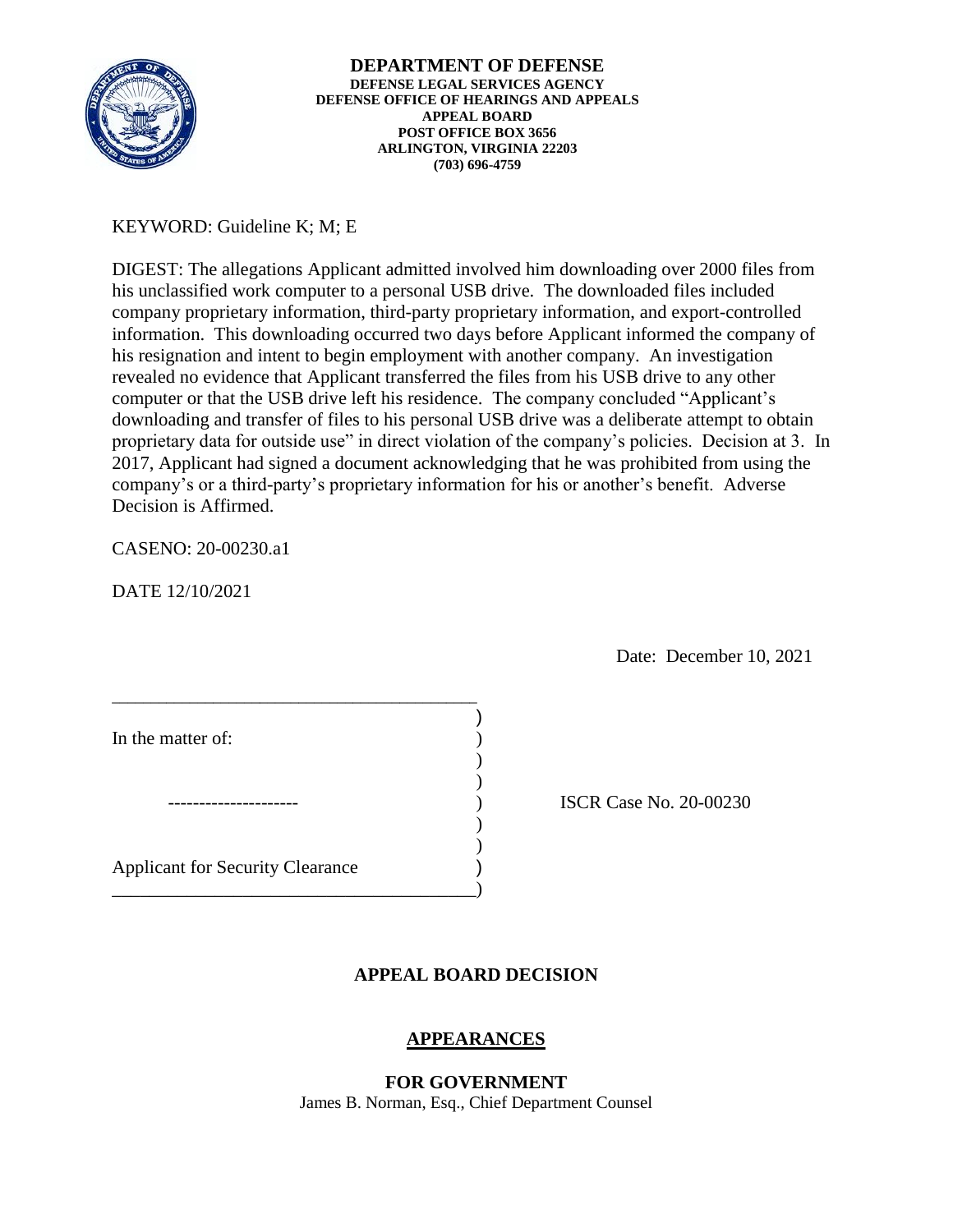## **FOR APPLICANT**

Marc T. Napolitana, Esq.

 The Department of Defense (DoD) declined to grant Applicant a security clearance. On October 27, 2020, DoD issued a statement of reasons (SOR) advising Applicant of the basis for Guideline M (Use of Information Technology), Guideline E (Personal Conduct), and Guideline F (Financial Considerations) of Department of Defense Directive 5220.6 (Jan. 2, 1992, as amended) (Directive). Applicant requested a decision on the written record. On September 28, 2021, after considering the record, Defense Office of Hearings and Appeals (DOHA) Administrative Judge Gina L. Marine denied Applicant's request for a security clearance. Applicant appealed pursuant that decision—security concerns raised under Guideline K (Handing Protected Information), to Directive ¶¶ E3.1.28 and E3.1.30.

 Applicant raised the following issues on appeal: whether the Government met its burden of proof, whether the Judge erred in her findings of fact and credibility determination, whether the capricious, or contrary to law. Consistent with the following, we affirm. Judge was biased against Applicant, and whether the Judge's adverse decision was arbitrary,

## **The Judge's Findings of Fact and Analysis**

 Applicant is in his thirties, has taken college courses, but has not yet earned a degree. He served honorably in the military for about six years. Since 2018, he has been employed in information technology positions for two defense contractors. He has previously held a security clearance. Reference letters reflect that Applicant's work performance and character are highly regarded.

 violation of his company's policies in June 2019. Both of these allegations were cross-alleged concerning one incident and denied the allegations concerning the other incident. The Judge found against Applicant on the admitted allegations and in favor of him on the denied allegations. The computer to a personal USB drive. The downloaded files included company proprietary information, third-party proprietary information, and export-controlled information. This downloading occurred two days before Applicant informed the company of his resignation and intent to begin employment with another company. An investigation revealed no evidence that Applicant transferred the files from his USB drive to any other computer or that the USB drive left his residence. The company concluded "Applicant's downloading and transfer of files to his personal USB drive was a deliberate attempt to obtain proprietary data for outside use" in direct violation of the company's policies. Decision at 3. In 2017, Applicant had signed a document acknowledging that he was prohibited from using the company's or a third-party's proprietary Under Guideline K, the SOR alleged that Applicant downloaded files on two occasions in under Guidelines M and E. Under all three guidelines, Applicant admitted the allegations allegations he admitted involved him downloading over 2000 files from his unclassified work information for his or another's benefit.

 interviews regarding the downloading activity. Applicant denied these allegations. During an Under Guideline E, the SOR also alleged Applicant provided false information in two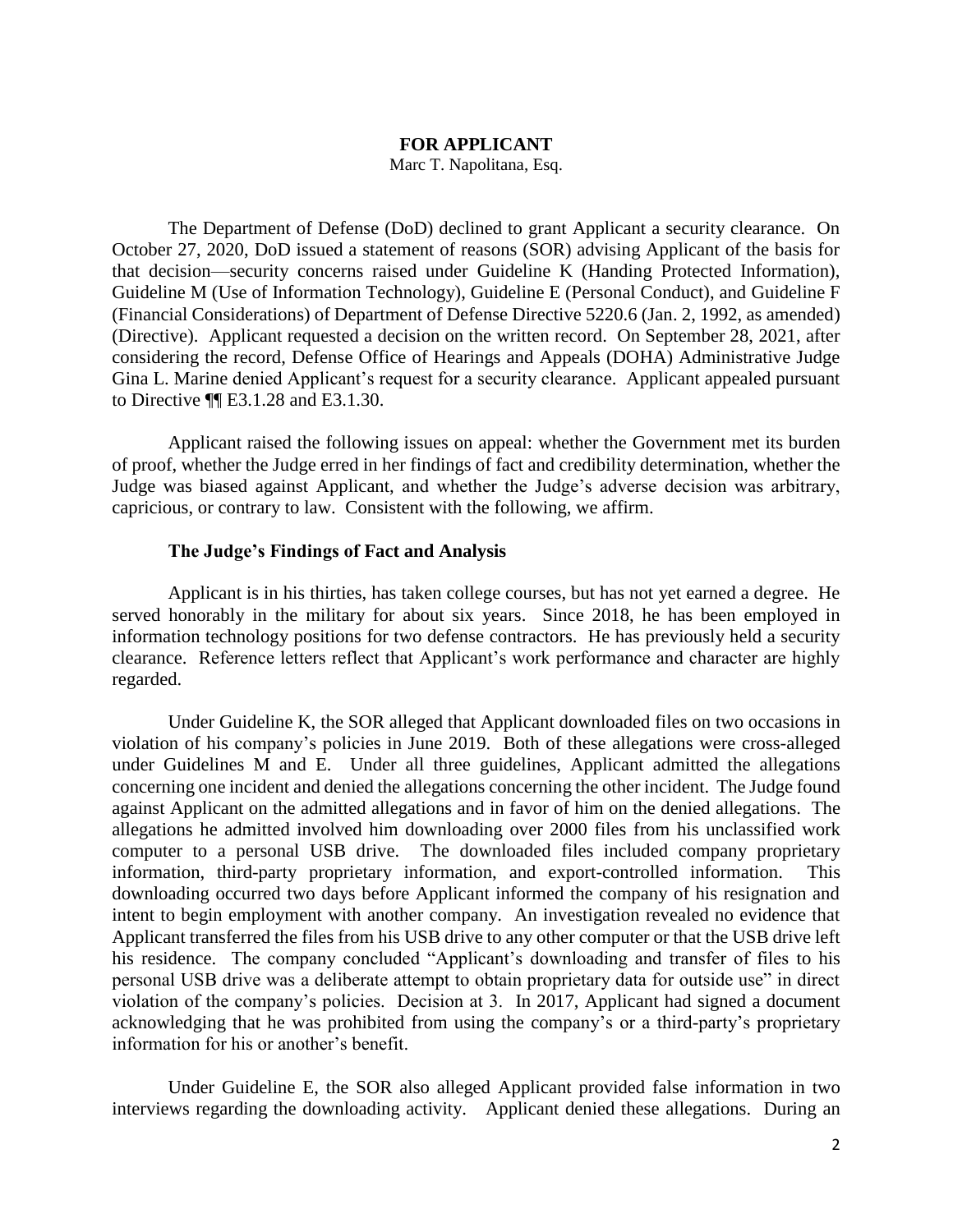interview with a company investigator in July 2019, Applicant first falsely stated that he had not used any USB drive, then indicated he was unsure whether he used such a device, and, upon being informed of company's computer monitoring, stated he discovered a USB drive on his desk. Applicant also claimed only personal identifiable information (PII) was stored on the USB drive. Applicant also claimed only personal identifiable information (PII) was stored on the USB drive. He later admitted he copied personal files and databases he created for future reference purposes. During an interview with a DoD investigator in December 2019, Applicant stated he downloaded with information that the files were transferred two days before submitting his resignation in June of that year, he denied transferring them at that time. He did admit that he may have transferred his employment offer from the other company to the USB drive at that time. Applicant's inconsistent explanations during the two interviews were not credible. Substantial evidence exists to conclude "an intent on the part of Applicant not only to provide false and misleading statements but also to omit and conceal materially relevant information during the interviews[.]" Decision files to a USB drive in the spring of 2019 for use in finding other employment. When confronted at 13.

\$48,000. In responding to the SOR, Applicant admitted each of the delinquent debts. The Judge found against Applicant on six past-due student loans totaling over \$31,000 and for him on the other debts. In responding to interrogatories in May 2020, Applicant claimed he was current in making payments under a rehabilitation program for the student loans but did not provide any Under Guideline F, the SOR alleged that Applicant had 11 delinquent debts totaling about corroborating documentation. Applicant's credit report from January 2021 does not reflect that the student loans have been rehabilitated or otherwise resolved. He failed to mitigate the security concerns arising from his delinquent student loans.

### **Discussion**

### Downloading of Files

 Applicant contends that the Judge's analysis of her unfavorable findings regarding the downloading of the files was flawed. In making this argument, Applicant highlights that the company's investigation revealed that there was no evidence he ever transferred files from his USB drive to another computer and no evidence of his intent to do anything nefarious with the files. He also argues the Judge's logic is difficult to follow, noting on the one hand she found he First, Applicant admitted the downloading SOR allegations that the Judge found against him. The Directive presumes there is a nexus or rational connection between admitted or proven circumstances under any of its guidelines and an applicant's security eligibility. *See. e.g.*, ISCR Case No. 15-08385 at 4 (App. Bd. May 23, 2018). Any attempt to argue or infer that Applicant's unauthorized downloading of protected information onto a personal USB drive did not create security concerns lacks merit. Second, the absence of evidence showing that Applicant transferred the files to another computer is not a key issue in analyzing these allegations. The pertinent protected information or a subsequent downloading of that information from the USB drive to violated company policies and, on the other, he never did anything with the files. Additionally, he challenges the Judge's unfavorable findings regarding downloading allegations by comparing them to her favorable findings regarding those allegations. These arguments are not persuasive. disqualifying conditions under Guidelines K, M, and E do not require an actual compromise of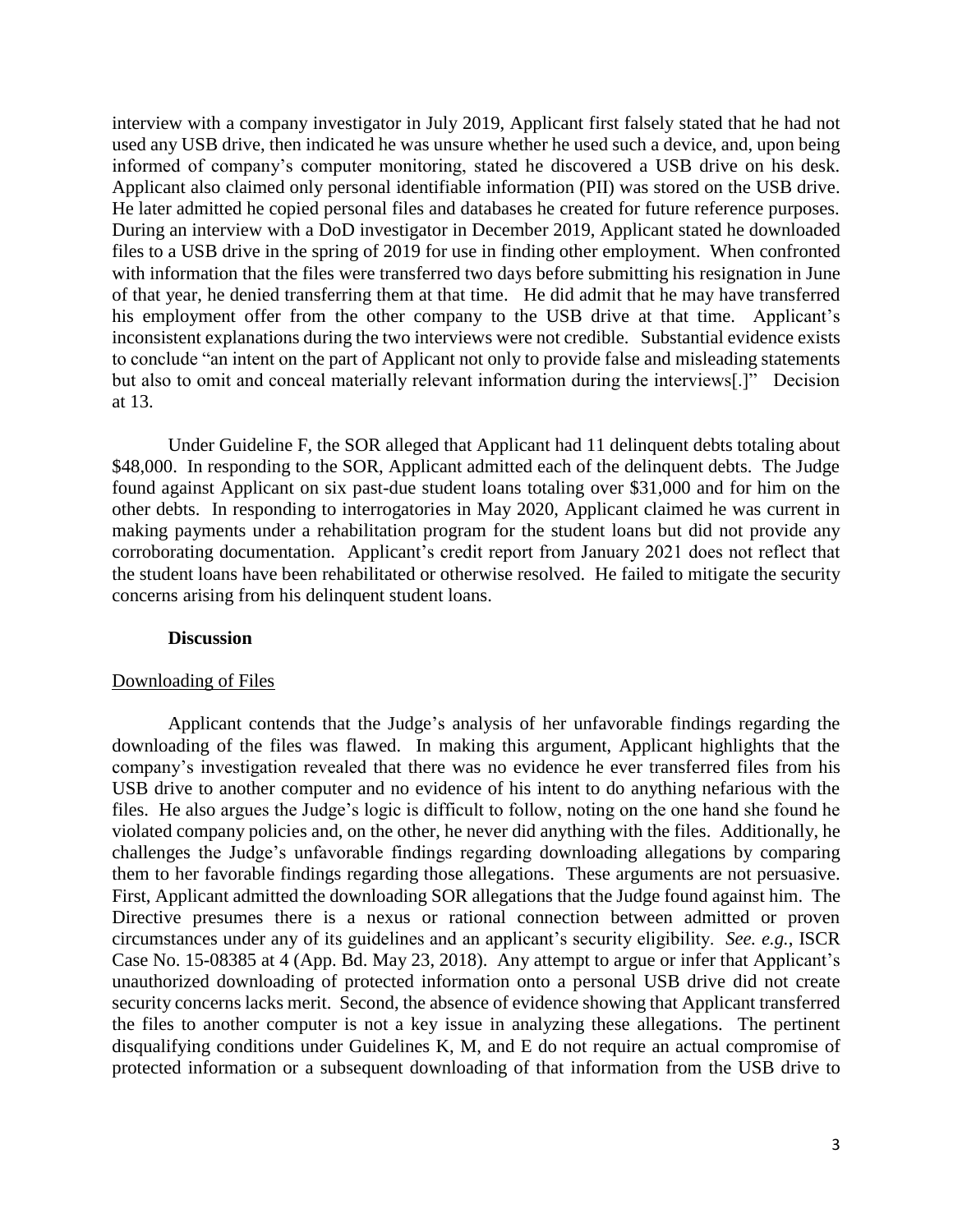another computer.<sup>1</sup> Applicant's admitted misconduct by downloading protected information onto his personal USB drive in violation of company policies was sufficient to raise security concerns. Third, Applicant's comparison of the Judge's unfavorable and favorable findings involving the two incidents shows no inconsistency because the incidents are distinguishable.

 to a company's findings and conclusions in its security investigations. *See, e.g.*, ISCR Case No. any particular case, their determinations and characterizations regarding security violations are entitled to considerable deference, and should not be discounted or contradicted without a cogent explanation."). The Judge committed no error in relying on the company's investigation that concluded Applicant's downloading of files to his personal USB drive was in direct violation of Regarding Applicant's arguments, it also merits noting the Appeal Board gives deference 15-08385 at 4 ("[B]ecause of the unique position of employers as actual administrators of classified or protected information programs and the degree of knowledge possessed by them in its policies. File of Relevant Material (FORM) Item 7 at 5.

 premises. This contention lacks merit. The company's investigation reflects that a senior manager off the property." FORM Item 7 at 2-3. The investigation further reflects an employee informed items be returned to him, the employee informed him arrangements would be made separately. Applicant surrendered his badge and was "walked off" the property. *Id.* at 3. Substantial evidence exists to support this challenged finding.<br>Statements to Investigators Applicant also contends that the Judge erred in finding he was escorted off the company's directed other employees to expedite Applicant's separation from the company and to "walk him Applicant that he would not be allowed to return to his office. When Applicant requested personal

 $\overline{a}$ 

 Applicant contends the Judge erred in finding against him on the two falsification allegations. In doing so, he challenges the Judge's conclusion that he was not credible. He argues it is "abundantly clear that the Judge had a negative perception of the Applicant due to the [company's] internal investigation." Appeal Brief at 9. This argument demonstrates no error. As the trier of fact, the Judge is responsible for weighing the evidence, including the company's investigation, and has the inherent authority to assess an applicant's credibility. Moreover, inconsistent and implausible statements can form the basis for a negative credibility determination. ¶ E3.1.32.1. Applicant failed to put forth any reason why we should disturb the Judge's The Appeal Board is required to give deference to a Judge's credibility determinations. Directive unfavorable credibility determination.

 information. He claims the files did not contain any protective information markings. The proprietary information markings. FORM Item 7 at 2. From our review of the record, the Judge's Applicant also asserts that he did not know he was downloading files containing proprietary company's investigation contradicts that claim. The investigation reflects the files contained material findings and conclusions regarding Applicant's false statements to the investigators are based on substantial evidence or constitute reasonable inferences drawn from the evidence. *See, e.g.*, ISCR Case No. 17-02225 at 2-3(App. Bd. Jun. 25, 2019).

<sup>&</sup>lt;sup>1</sup> See Directive, Encl. 2, App. A  $\P$  16(d), 34(b), 34(c), 34(g), 40(d), 40(e), and 40(f).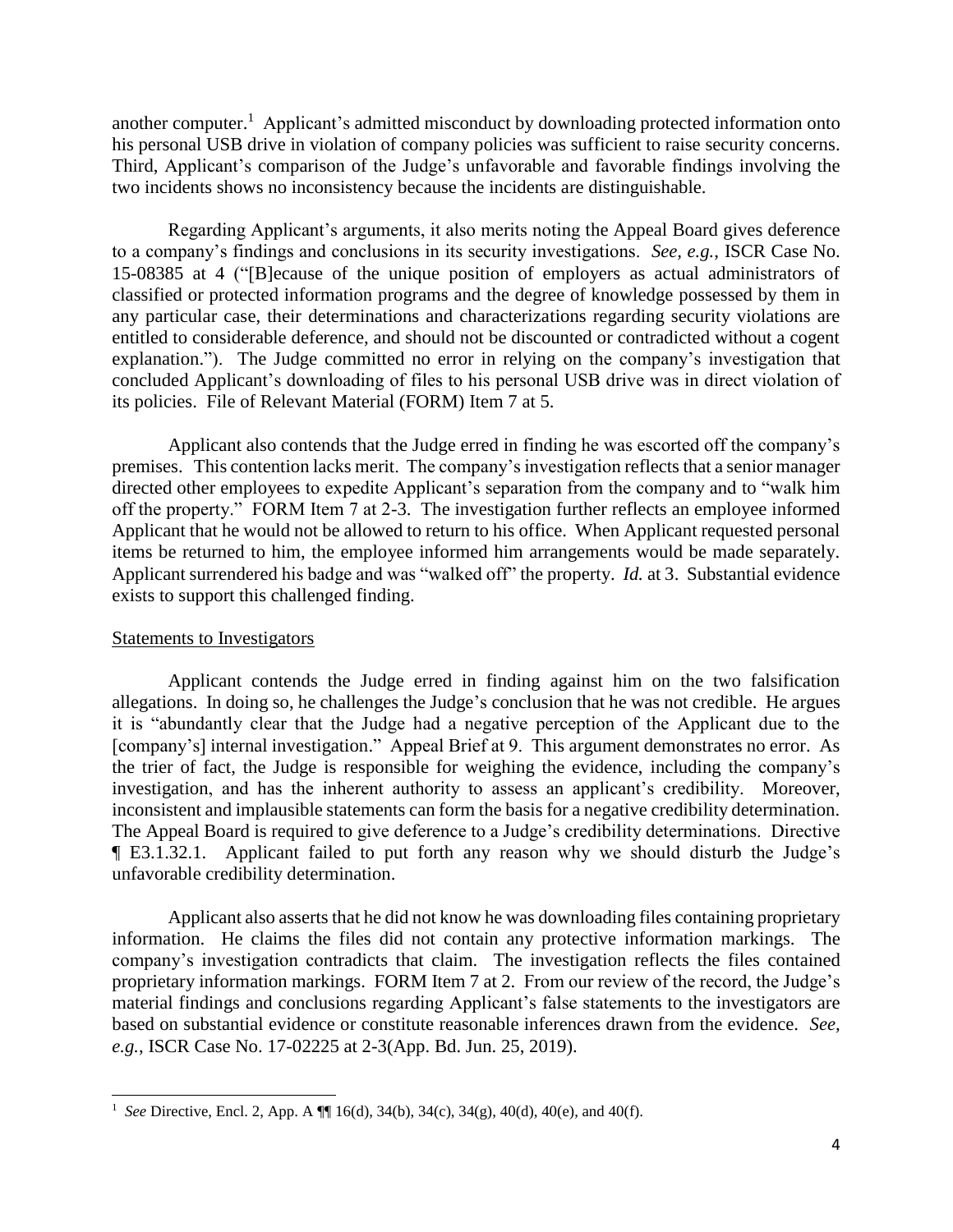## Student Loans

 In arguing that the Judge's analysis regarding the student loans was flawed, Applicant's brief relies on hearing-level decisions in unrelated Guideline F cases. His reliance on those fact scenarios in other cases were decided at the hearing level are generally not a relevant 2021), setting forth a lengthier discussion of this issue. In short, Applicant's arguments based on hearing-level decisions is misplaced. As the Appeal Board has previously stated, how particular consideration in our review of a case. *See, e.g.*, ISCR Case No. 19-02593 at 3 (App. Bd. Oct. 18, favorable hearing-level decisions in cases involving different applicants and different facts do not establish that the Judge's conclusions and analysis regarding the student loans are arbitrary, capricious, or contrary to law.

## Weighing of the Evidence

 Applicant contends the Judge improperly assessed and weighed the evidence. He argues, rebut the presumption that the Judge considered all of the evidence in the record nor enough to show that the Judge weighed the evidence in a manner that was arbitrary, capricious, or contrary for example, that the Judge did not consider his denial of the false statements and that the Judge ignored mitigating and whole-person evidence. His arguments, however, are neither sufficient to to law. *See, e.g.*, ISCR Case No. 19-01400 at 2 (App. Bd. Jun. 3, 2020).

## Bias

 Applicant contends that he "was not afforded a fair evaluation." Appeal Brief at 16. To the extent that he is arguing the Judge was biased against him, this argument is not persuasive. Bias is not demonstrated merely because a Judge found against the appealing party. There is a rebuttable presumption that a Judge is impartial and unbiased, and a party seeking to overcome that presumption has a heavy burden of persuasion. *See, e. g*., ISCR Case No. 18-02722 at 5 (App. Bd. Jan. 30, 2020). Applicant has not directed our attention to anything in the record that would likely persuade a reasonable person that the Judge was lacking in the requisite impartiality.

### Conclusion

 Applicant failed to establish the Judge committed any harmful error. The Judge examined the relevant evidence and articulated a satisfactory explanation for the decision. The decision is sustainable on the record. "The general standard is that a clearance may be granted only when 'clearly consistent with national security.'" *Department of the Navy v. Egan*, 484 U.S. 518, 528 (1988). *See also*, Directive, Encl. 2, App. A ¶ 2(b): "Any doubt concerning personnel being considered for national security eligibility will be resolved in favor of national security."